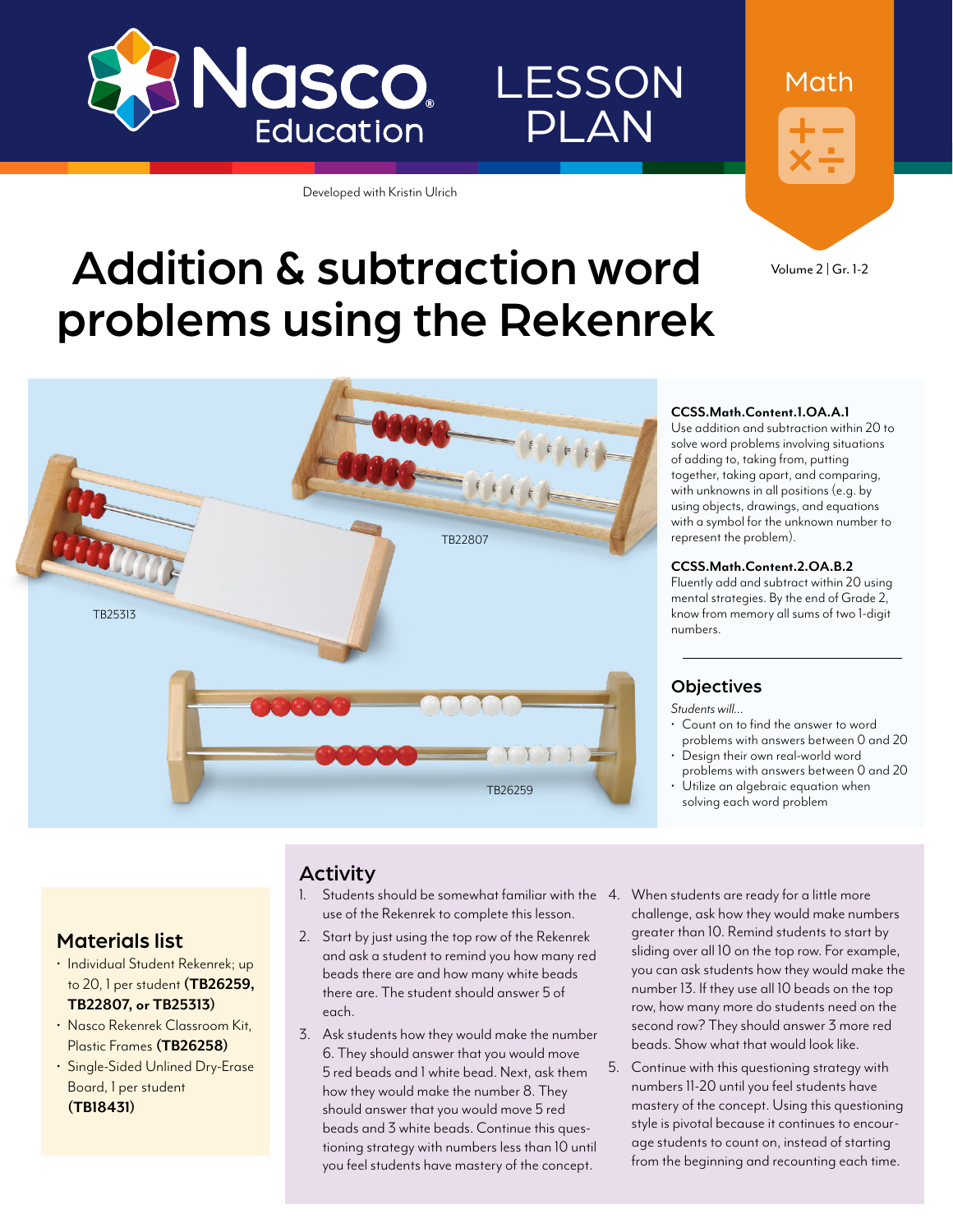## **Discussion**

- 1. Start with the following word problem: *Julia has 3 stuffed animals on her bed. When she cleaned her room, she found 2 more stuffed animals under her bed. How many stuffed animals does Julia have in all?*
- 2. Ask students, "How many stuffed animals did Julia have at the beginning of the problem?" They should say that Julia had 3 stuffed animals. Have students write 3 on their dry-erase boards and move 3 red beads over on their Rekenreks to represent those 3 animals.
- 3. Ask students, "How many stuffed animals did Julia find under her bed?" They should say that she found 2 stuffed animals under her bed. Have students write  $+ 2 =$  on their dry-erase boards. The dry-erase boards should now read  $3 + 2 =$ . Have students add a ? after the equals sign. Explain to the students that the question mark is being added because that is the answer they are trying to find. Students should also move 2 red beads on their Rekenreks to represent those 2 animals.
- 4. Now ask students if they can answer the question posed by the word problem, "How many stuffed animals does Julia have in all?" based on how many beads they have moved. They should be able to answer 5 stuffed animals. On their dry-erase boards, students can either erase the ? and replace it with 5, or they can write ? = 5 under the problem.
- 5. Introduce the next word problem: *Samuel had 4 books checked out of the library. He went back and checked out 5 more. How many library books does Samuel have in all?*
- 6. Ask students, "How many books did Samuel check out the first time he went to the library?" They should say that he checked out 4 books. Have students write a 4 on their dry-erase boards and move 4 red beads on their Rekenreks.
- 7. Ask students, "How many books did Samuel check out the second time he went to the library?" They should say that he checked out 5 more books. Have students write + 5 = ? on their dry-erase boards. Remind them to count on from the 4 they have already moved and to move 5 more beads.
- 8. Students should now be able to answer the question posed by the word problem, "How many library books does Samuel have in all?" based on the number of beads they have moved. On their dry-erase boards, students can either erase the ? and replace it with 9, or they can write ? = 9 under the problem.
- 9. Introduce the next word problem: *Hector ate 9 crackers. He was still hungry, so he ate 5 more. How many crackers did Hector eat in all?*
- 10.Ask students, "How many crackers did Hector eat at first?" They should say that he ate 9 crackers. Have students write a 9 on their dry-erase boards and move 5 red beads and 4 white beads on the top row of their Rekenreks.
- 11. Ask students, "Because he was still hungry, how many more crackers did Hector eat?" They should say that he ate 5 more crackers. Have students write + 5 = ? on their dry-erase boards. Remind them to count on from the 9 they have already moved, then ask them, "How many more beads are on the top row?" They should answer 1 bead. Have them move that bead over, then ask how many more beads need to be moved on the bottom row. They should say 4 beads. Have them move those 4 beads.
- 12. Students should now be able to answer the question posed by the word problem, "How many crackers did Hector eat in all?" Point out to students that they have moved 10 beads on the top row and 4 red beads on the bottom row. Using that information, they should be able to say how many beads have been moved in all to answer the question. On their dry-erase boards, students can either erase the ? and replace it with 14, or they can write ? = 14 under the problem.



#### Practice

- 1. Students should work in groups of 2 or 3 for this activity. Each student in the group should have a worksheet. Problem 1 of the worksheet should be completed together as a class, with groups working together to come up with the answers. Using this method provides one more practice problem for struggling students and an opportunity for students who understand the concept to "teach" others how to work the problem.
- 2. Ask students, "How many pencils did Marcus have at first?" The groups should come up with 6 pencils. Ask students what they need to write on their dry-erase boards and what beads need to be moved on their Rekenreks. They should be writing 6 on their dry-erase boards and moving 5 red beads and 1 white bead.
- 3. Ask students, "How many more pencils did Kelly give to Marcus? The groups should come up with 7 pencils. Ask students what needs to be written on their dry-erase boards and what beads need to be moved. The groups should write  $+ 7 = ?$  on their dry-erase boards and move the 4 remaining beads on the top row and 3 red beads on the bottom row.
- 4. Remind students that they have 10 beads on the top row and that they have moved 3 red beads on the bottom row. Ask them how many beads have been moved in all so they can answer the question in the word problem. Students should either erase the ? and replace it with 13 or write ? = 13 under the problem.
- 5. Students will now complete problems 2-5 in their groups. Depending on your students' ability levels, you may either fill in the blanks with numbers you want students to use, or one person in the group can come up with the numbers to be used in the problems. If the latter approach is chosen, remind the student that the numbers need to be between 1 and 9.
- 6. Problems 6-8 should be done individually.

## Intervention

- Create word problems for the students, rather than asking them to create their own problems.
- Create addition word problems that utilize the top row of the Rekenrek only.

## Extension

- Use subtraction problems as well as addition problems.
- Have students draw what the Rekenrek looks like at both stages (with just the first addend in the problem and then after the addends have been put together).